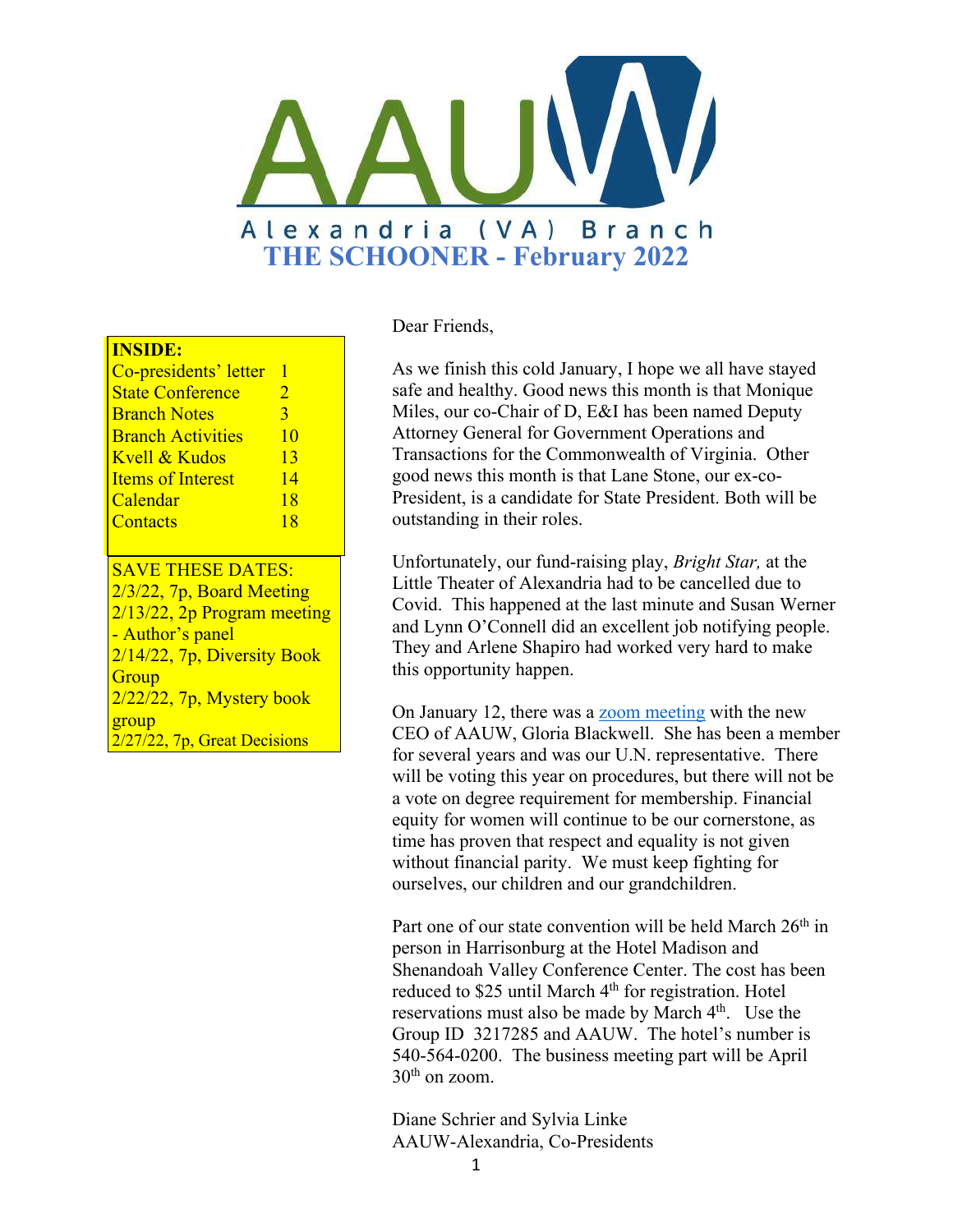# Please join us for Part 1of the 2022 AAUW of Virginia State Conference! **Saturday, March 26, 2022, 9:30 a.m. to 5:00 p.m.**

### [AAUW-VA 2022 Conference Brochure](https://aauw-va.aauw.net/files/2022/01/Brochure-AAUW-VA-Conference-2022_with-registration-FINAL.pdf)

This is an **in-person event** at the Hotel Madison and Shenandoah Valley Conference Center on the James Madison University campus in Harrisonburg. You will hear from and be able to question informed and inspiring speakers on AAUW mission-related topics that support the theme of



The conclusion of the program will provide an opportunity for the four state Districts to convene and elect representatives to the State Board for 2022-2024. All information about the speakers and how to register is in the **[Conference 2022 Brochure](https://aauw-va.aauw.net/files/2022/01/Brochure-AAUW-VA-Conference-2022_with-registration-FINAL.pdf)**. Lodging information is within the brochure as well. You can also find this information at the [AAUW-VA Website](https://aauw-va.aauw.net/conference-2/).

### **If you want to register immediately**, [CLICK HERE](https://aauw-va.aauw.net/2022-conference-registration-form/).

The AAUW-VA State Board is pleased to announce that because operating budget costs were lower between March 2020 and now, due to the pandemic, we are returning some of the unspent funds to members in the form of a lower conference registration fee, which includes morning beverages and lunch.

### **The registration deadline is March 11.**

| <b>AAUW-VA Members</b>      | \$25.00 until March 4 (\$30 March 5 - 11) |
|-----------------------------|-------------------------------------------|
| <b>Students</b>             | \$30.00*                                  |
| Other Non-AAUW-VA Attendees | \$35.00                                   |

\*Branches may consider sponsoring students from college/university partners.

#### **We look forward to seeing you there!**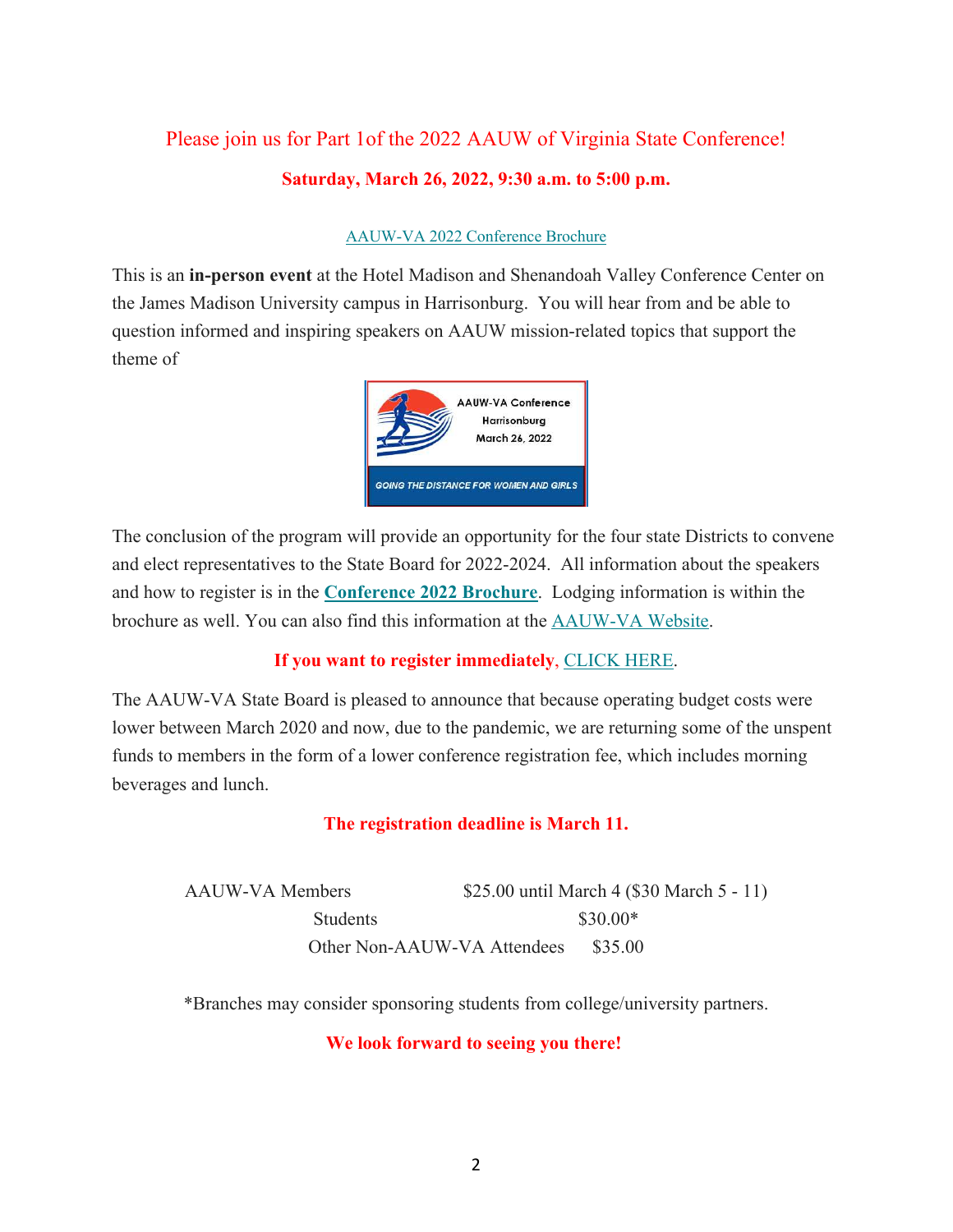# **BRANCH NOTES**

# **PROGRAM**

#### **Author's Forum**

Our next zoom program meeting will be on Feb. 13<sup>th</sup> at 2:00. The authors are: Solveig Eggerz, Catherine Hughes, D. A. Spruzen and Lane Stone, writing as Cordy Abbott. All write different types of books, which will make this a fascinating and informative discussion.



Join Zoom Meeting: <https://us02web.zoom.us/j/82568708121> Meeting ID: 825 6870 8121 One tap mobile. +13017158592,,82568708121# US (Washington DC)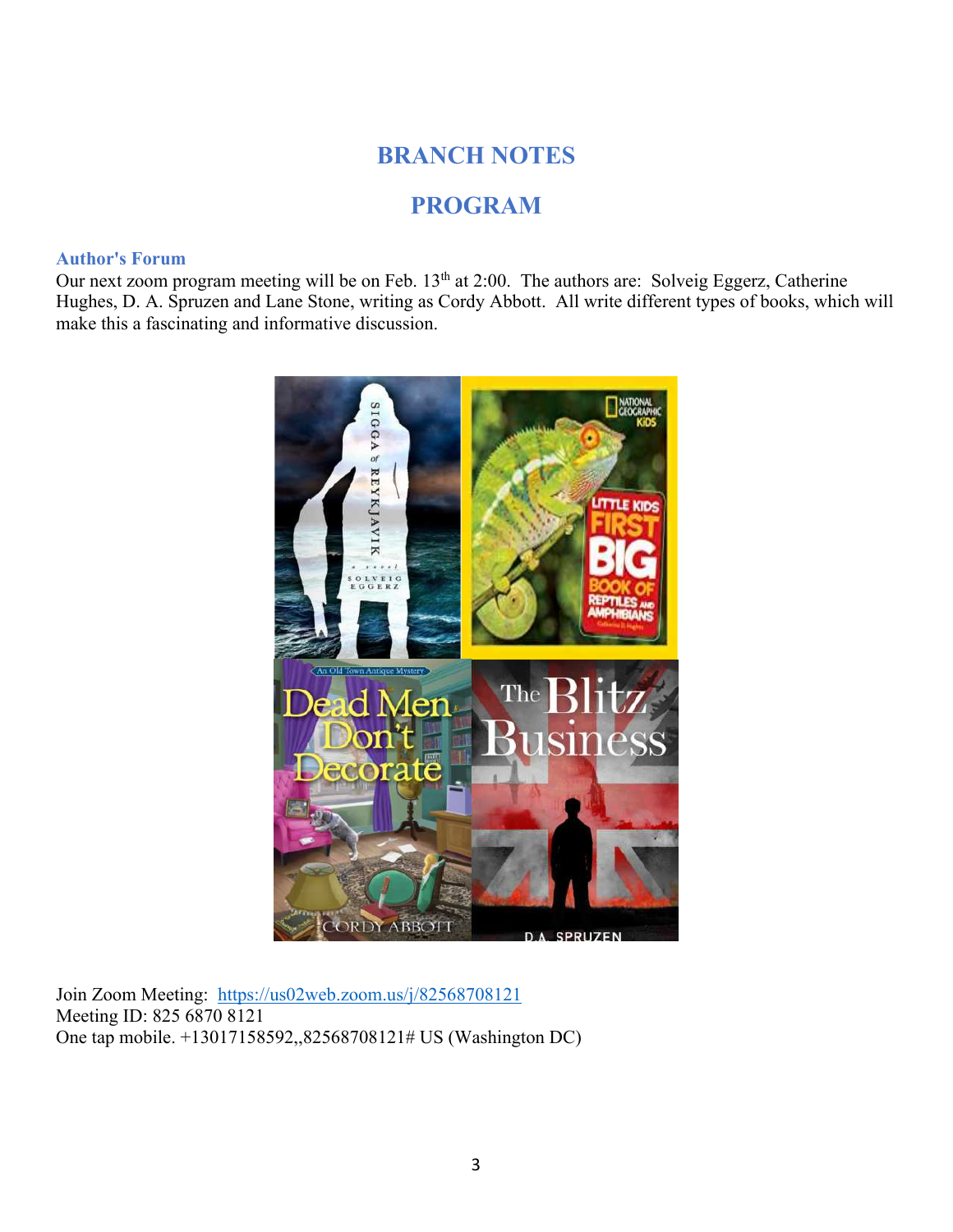# **The Theater Was Dark For**

# **"BRIGHT STAR"**

The Branch's Fund Raiser, the play "Bright Star" at the Little Theater of Alexandria, was canceled because of COVID. Due to the generosity of our Branch members and friends, we still raised (to date) \$1650.00.

Lynn O'Connell, because she is a Branch member, was tapped to check all of us coming into the theater for our vaccination cards. The performance was cancelled twenty-four hours before our event! Lynn let Susan Werner know and she was able to notify ticket holders immediately. We didn't want anybody showing up to a locked down theater with just a notice on the door.

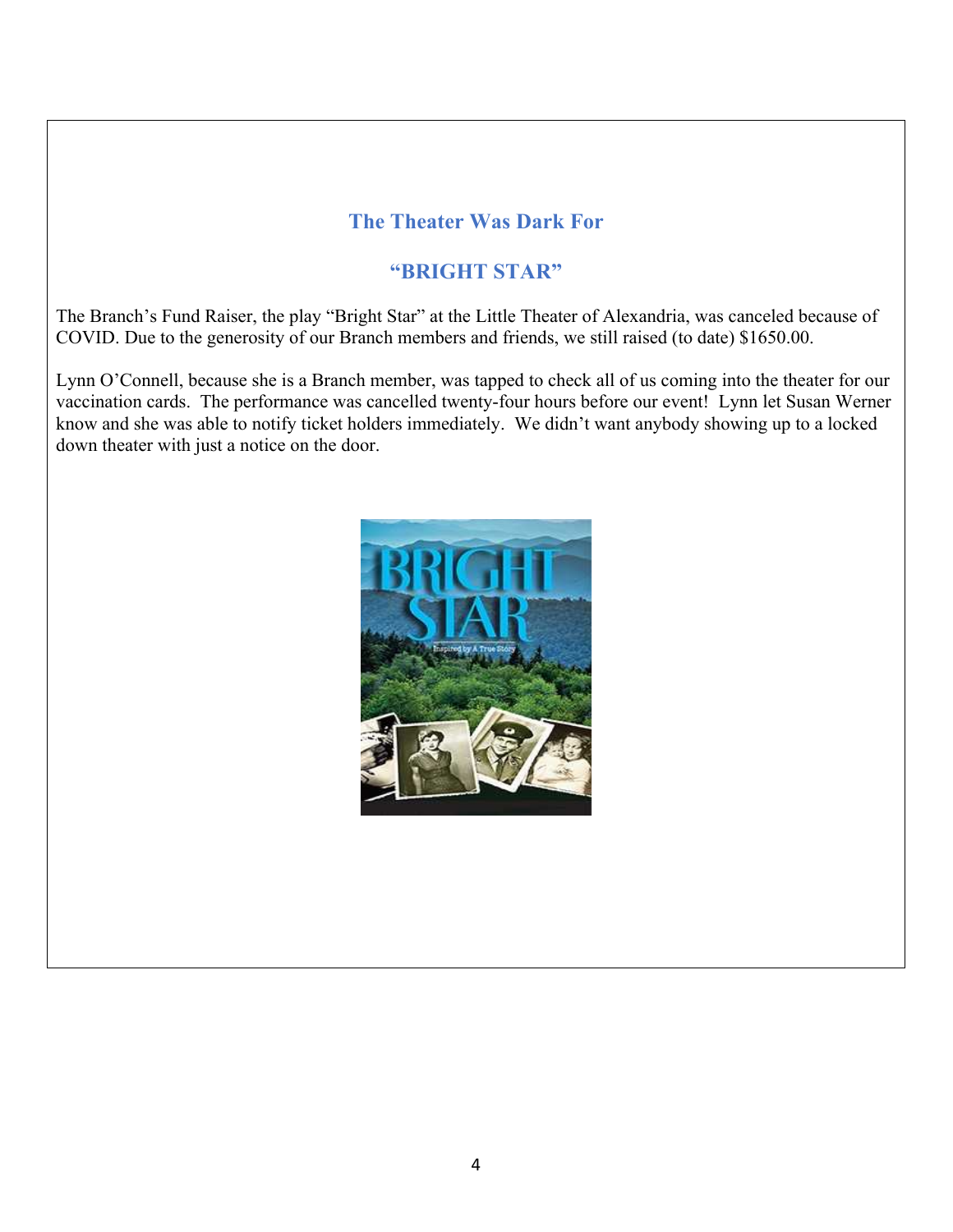# **PUBLIC POLICY**

## Virginia Kress Public Policy Chair

Susan Burk and Denise Murden, AAUW-VA Co-VPs for Public Policy, sent this to get us ready for the 2022 Virginia General Assembly session. A fact sheet follows, with additional information.

AAUW-VA has identified a number of **legislative priorities for 2022**. We will be preparing actionable fact sheets/issue papers on these topics for distribution to our members to support our lobbying efforts.

- 1. **Paid Family and Medical Leave (PFML).** Sen. Jennifer Boysko again has introduced a bill **(SB 1) to establish a PFML program** in Virginia. The bill has been referred to the Senate Commerce and Labor Committee. AAUW-VA remains allied with the Campaign for a Family Friendly Economy on this issue. (NOTE: The Commission to Examine Racial and Economic Inequity in Virginia Law, established by outgoing Governor Northam, has now issued a 65-page report that, among other things, urged lawmakers to create a PFML program.) In a related development, Sen. Barbara Favola has introduced a bill to establish paid family leave as a class of insurance (SB 15). This also has been referred to the Senate Committee on Commerce and Labor.
- 2. **Paid Sick Days.** AAUW-VA is continuing to work with the Coalition of Virginians for Paid Sick Leave. Update: While no bills have been tabled yet, we understand from our January 7 call with the Coalition that several bills are being developed in both the Senate and the House. The Coalition plans to support all of them.
- 3. **Sexual Harassment in the Workplace.** Susan reported on her call with the State Policy Director at the National Women's Law Center concerning legislation introduced on this subject in 2021. The NWLC has concerns with the liability provisions of HB 2155 introduced by Del. Watts last year; the bill failed to pass the Senate. We will be consulting with our Co-Presidents on how to proceed.
- 4. **Holding the Line on Voter Access.** We have identified 12 bills introduced so far that primarily address voter identification and absentee voting (including eliminating no excuse absentee voting). Sen. Mamie Locke has introduced a constitutional amendment (SB 21) to address the voting rights of "returning citizens." Passage of this bill for a second time is required to permit it to move to the voters, who must approve any Amendment to the Virginia Constitution.
- 5. **Public Education/Vouchers.** We expect these to be on the table as part of the budget discussion in view of the campaign statements made by the incoming Executive team. AAUW has positions to guide our lobbying efforts, including this statement on vouchers: [https://www.aauw.org/resources/policy/position-vouchers/.](https://www.aauw.org/resources/policy/position-vouchers/) Diane Schrier and Marsha Melkonian volunteered to research charter school issues in Virginia to help keep us informed on this issue as it develops.
- 6. **Childcare.** This is another issue of interest to members, and we will be on the lookout for opportunities to promote our views.

**Opportunities to Lobby and Engage.** Our lobbying on behalf of AAUW-VA will be virtual again this year. In addition to issues papers, we will provide information on how best to engage your legislators. AAUW has a toolkit for meeting and communicating with your legislators: [https://www.aauw.org/resources/policy/advocacy](https://www.aauw.org/resources/policy/advocacy-toolkit/meeting-elected-officials/)[toolkit/meeting-elected-officials/.](https://www.aauw.org/resources/policy/advocacy-toolkit/meeting-elected-officials/) Denise has developed and will circulate an online contact form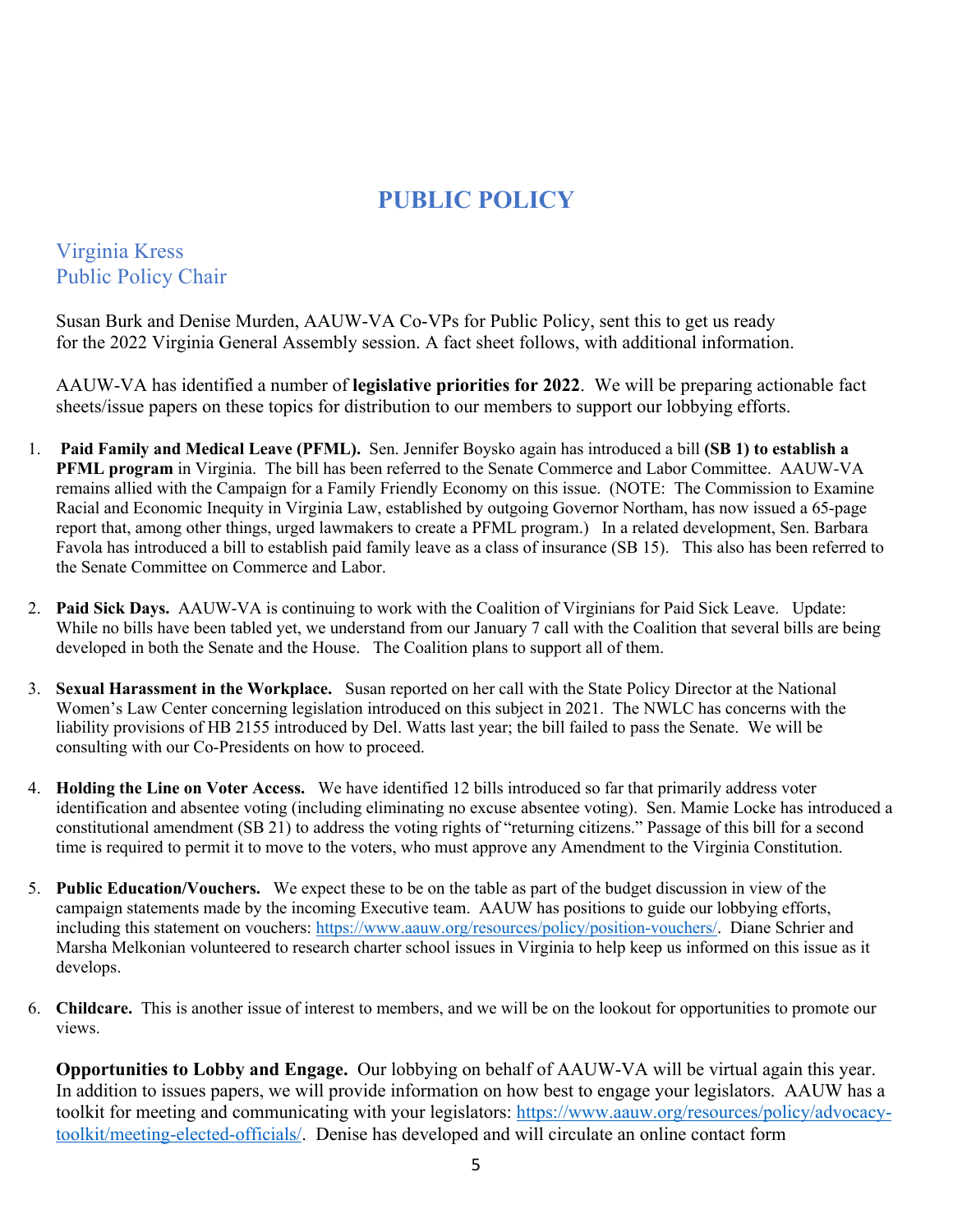([https://forms.gle/TD28SPqHNo3JZGLZA\)](https://forms.gle/TD28SPqHNo3JZGLZA) that members can use to report on their contacts. Please use it throughout the session. In addition, there will be many other opportunities to get informed about issues through the work of other, like-minded organizations.

- 1. **VA Interfaith Center for Public Policy (VICPP)** *Day for All People* After we held this meeting, VICPP canceled their in-person events and will hold virtual only sessions January 17-21.). There is a \$20 charge for those able to pay. You can get a full schedule of events and register at this link: <https://virginiainterfaithcenter.ourpowerbase.net/civicrm/event/info?reset=1&id=170>
- 2. **LWVVA – Weekly Legislative Round Tables** (LRT) will be both in-person and virtual this year; League Day, January 26, also will be a hybrid event. To sign up and see the topics for each LRT: [https://lwvvawlrt22.eventbrite.com](https://lwvvawlrt22.eventbrite.com/)
- 3. **National Political Women's Caucus of VA (NPWC-VA) Advocacy** Day on January 11, 2022 @11am (Zoom)**.** Legislators from both sides of the aisle will each provide ten-minute discussions of a bill related to women and equality. They are encouraged to provide an overview, key talking points, and requested actions from NWPC-VA members and invited guests. Registration is required. The following provides a registration link, more details about the session, and a list of other sessions available for on-demand viewing: [https://nwpc](https://nwpc-va.org/upcoming)[va.org/upcoming.](https://nwpc-va.org/upcoming)
- 4. **AAUW-VA Zoom Meeting with VA Legislators**. In lieu of our annual reception for Virginia's women legislators, we have invited selected legislators (two each from the House and Senate, both Democrat and Republican), and the new Lt Governor to participate in a Zoom discussion with our members.

**Fair, Non-partisan redistricting.** Thanks to the efforts of two Special Masters, and with the approval of the VA Supreme Court, Virginia's state and national legislative districts have been redrawn and renumbered. You can find your district and other information explaining the changes at this link: <https://www.vpap.org/redistricting/>.

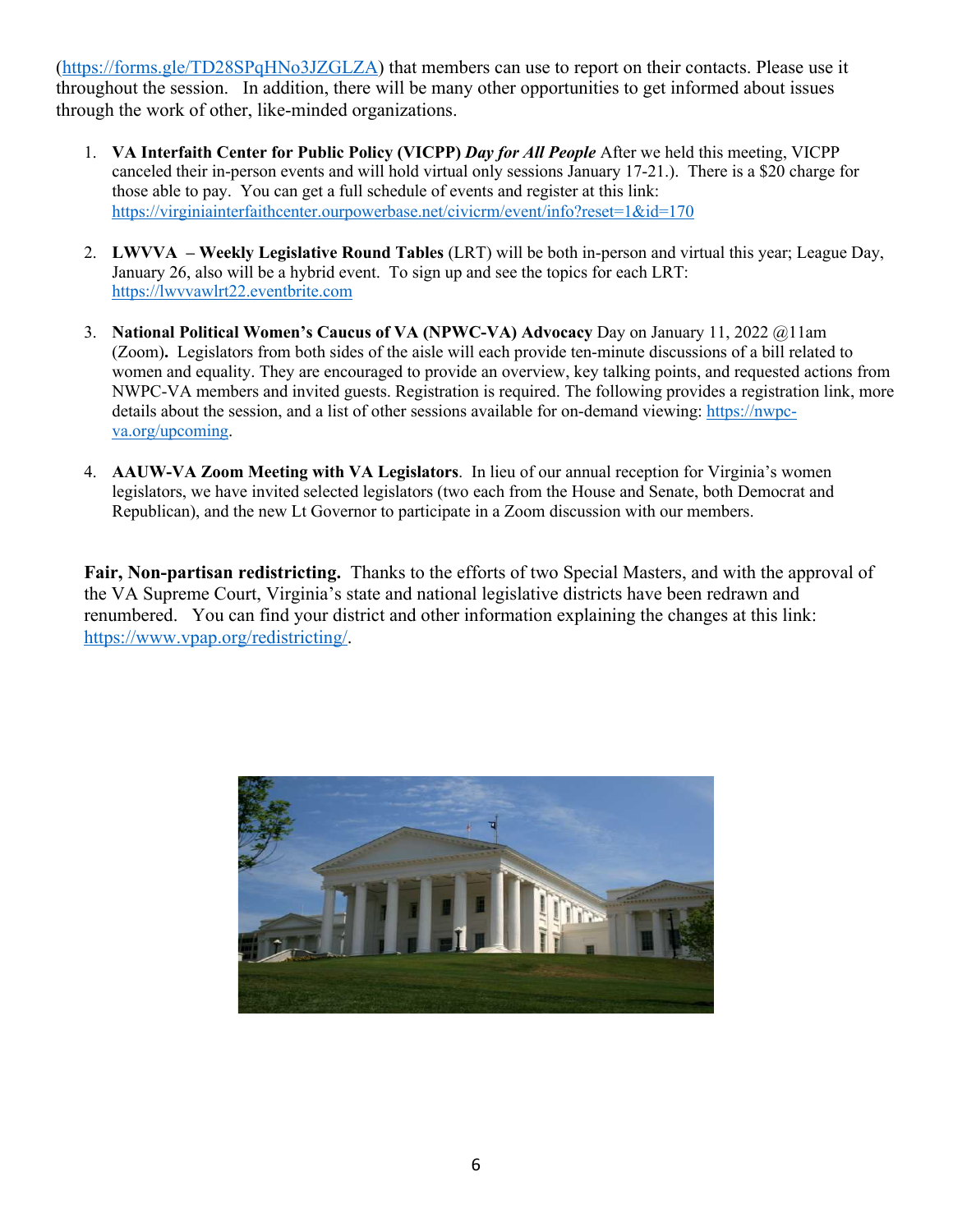

# AAUW of Virginia 2022 Legislative Priority Fact Sheet for Members

*What:* Insurance; Paid Family Leave

#### *Why it is important:*

Unlike most developed countries worldwide, the U.S. does not guarantee extended paid time off (weeks, not days) for illness, family care, or parental leave. The situation has become more acute for people in the "sandwich" generation, i.e., caring for aging parents and for children. Without these policies, balancing the responsibilities of work and family can be difficult for employees, negatively impacting productivity, making recovery from major illnesses or injuries difficult, and in some cases, inhibiting the healthy development of children. The COVID pandemic has shown how difficult it can be for women, in particular, especially women of color, to balance work and protect their families. Virginians of color are less likely to have access to paid leave, and the Commission to Examine Racial and Economic Inequality, created by former Governor Northam, included a call for paid family and medical leave for workers among its policy recommendations. The 1993 Family and Medical Leave Act (FMLA) made it possible for some, but not all, employees to take time away from work, up to 12 weeks without pay, to deal with serious personal or family illness or to care for a new child, with protection for their position. Many workers cannot afford to take unpaid leave, however, without endangering their economic security. As women already face a real pay gap, many are forced to return to work before they are ready. **AAUW-VA strongly supports paid family and medical leave and is advocating for the establishment of a public program in Virginia (SB 1). Prospects for approval of such a program are slim, at this point.** 

### *Status of legislation:*

**Senator Barbara Favola has introduced SB 15 to establish paid family leave as a class of (private) insurance.** The bill defines "paid family leave insurance" as an insurance policy issued to an employer related to a benefit program provided to an employee to pay for the employee's income loss due to several circumstances, including the birth or adoption of a child and care of a family member who has a serious health condition. **Delegate Kathy Byron has introduced a similar bill, HB 1156.** Byron's bill is intended to be compatible with Favola's bill increasing the chance of passage after crossover.

Favola's staff explained that current VA policy does not currently permit the sale of family leave insurance by a private insurer. Both Favola's and Byron's bills aim to redress this. According to Favola's office, the Bureau of Insurance studied this issue and advocates for the change; Favola's bill matches the recommendations of that study. No businesses are currently opposing the bill. Although there have been concerns that this bill could take some of the steam away from efforts to establish a public program, we understand that in other states where this has been done, private insurance plans have helped "change the culture" and gotten businesses on board.

**Other Patrons of SB 1: Boysko (chief co-patron), Dunnavant, and Del. Kaye Kory. SB 1 has been**  referred to the Senate Commerce and Labor Committee. Members of the Senate Commerce and Labor Committee<mark>: Saslaw</mark> (chair), Norment, Newman, Obenshain, Lucas, Spruill, Edwards, Deeds, **Barker, Marsden, Ebbin, Lewis, Surovell, Mason, and Bell)** 

No patrons, at present, for Byron's bill, HB 1156. It has been referred to Subcommittee #2 of the House Committee on Commerce and Energy. Subcommittee #2 Members: Webert (chair); Ware; Ransone; Adams, L.R.; McNamara; Ward; Bagby; Sullivan; Gooditis; and Byron

*Members of the Senate C&L Committee and SubCommittee #2 of the House C&E Committee are a priority for outreach. Please indicate if you are a constituent. Draft letter or script for telephone call:* 

As your constituent, I am (sending this letter/email/calling you) on behalf of myself and the more than 1,000 members of the American Association of University Women in 24 branches in the Commonwealth of Virginia, to urge your support for (SB 1) (HB 1156) that will establish paid family leave as a class of insurance.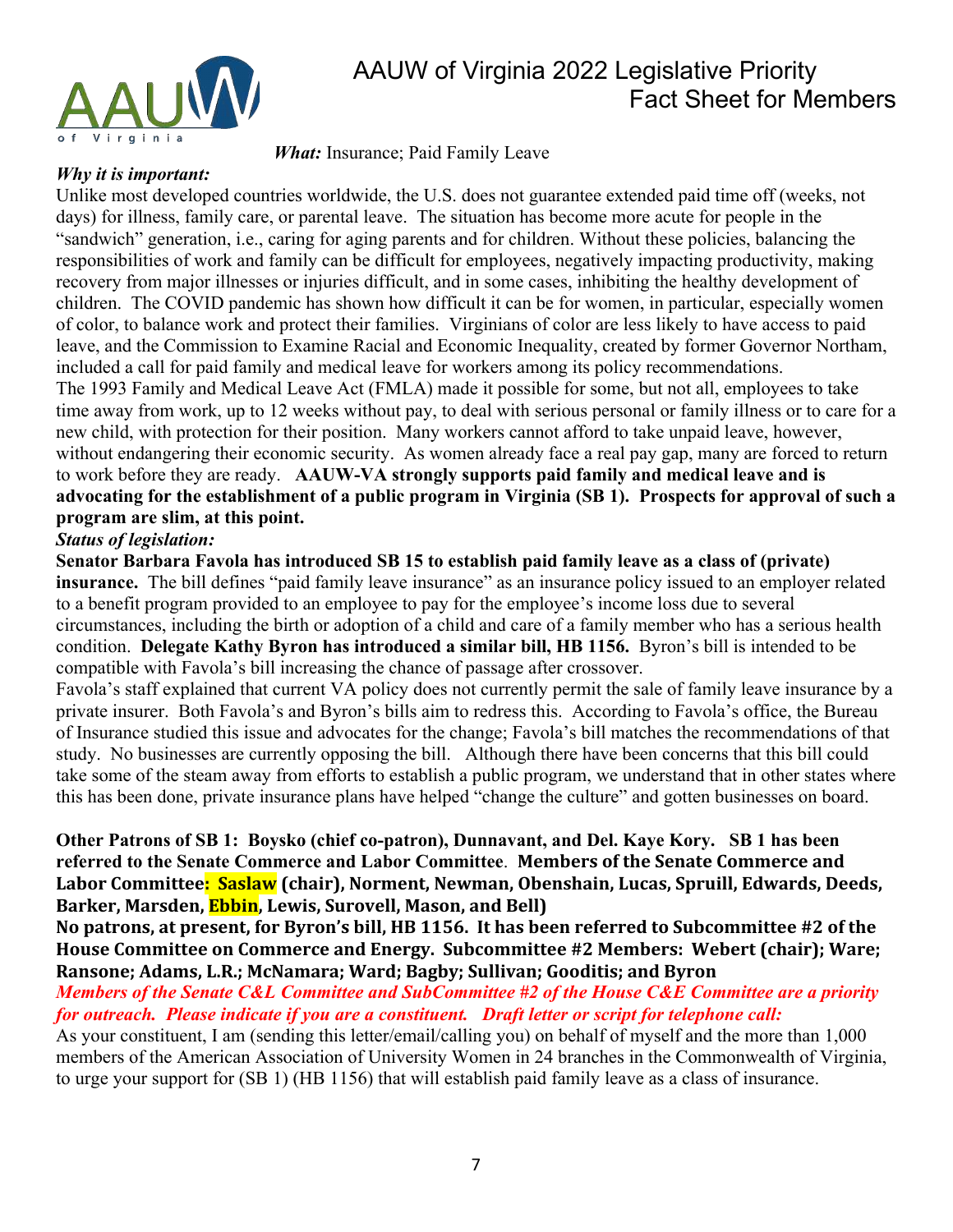### Cont.

AAUW of Virginia is committed to achieving equity for women and girls and creating a secure economic future for all Virginians. At some point, most workers will need time away from work to deal with a serious personal or family illness or to care for a new child. The situation becomes more acute for those individuals in the "sandwich" generation, i.e., caring for aging parents and for children. And the COVID pandemic has only worsened the situation, especially for working women. Many workers, especially women who are already disadvantaged by the gender pay gap, cannot afford to lose pay while caring for a new baby, an aging parent or family members with COVID when they are forced to return to work prematurely. AAUW-VA strongly supports measures to make Paid Family Leave insurance available to employers and employees in Virginia. It is the right and necessary thing to do for Virginia's workers and their families. And it will go a long way to help businesses recruit and retain the workers they need.

Can we count on you to support legislation to this end during this legislative session?

## *Additional key points for phone call or legislative staff discussion:*

- Paid family and medical leave insurance will make it possible for women to stay home with newborns and young children, and decrease infant and post-neonatal mortality rates.
- It allows ill or injured adults time to recover from sickness and gives family members time to care for sick relatives, including older family members with health problems.
- This, in turn, helps those individuals recover from illness and avoid complications, reducing hospital readmissions and health costs.
- Racial health and economic disparities are compounded by the lack of access to paid family and medical leave. Women of color suffer most from the continuation of these disparities and challenges.
- Workers' access to paid family and medical leave will strengthen economic security for Virginia's families, especially its families of color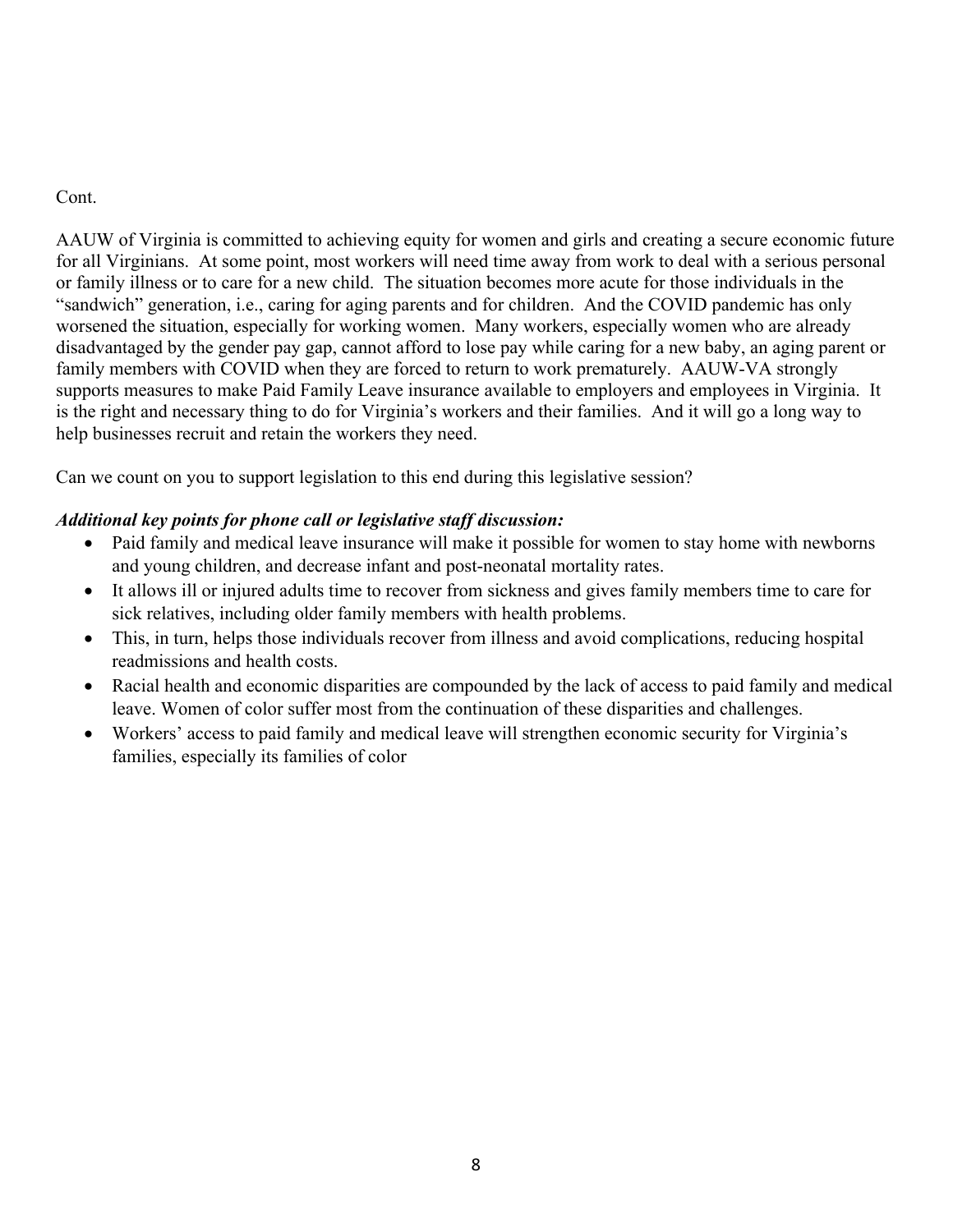# **MEMBERSHIP**

## Margaret Batko Membership VP

As February opens, there has been no change in membership. As the chart below shows, there are 58 members, one a life member who has not actually renewed her Branch membership but continues to show in national records.

| <b>Member Count Summary:</b><br>Active Member: 58 |                                |          |                            |  |  |  |
|---------------------------------------------------|--------------------------------|----------|----------------------------|--|--|--|
|                                                   | <b>National</b> Life Member: 8 | Paid: 50 | Yet To Renew: $\mathbf{0}$ |  |  |  |
| <b>State</b>                                      |                                | Paid: 57 | Yet To Renew: 1            |  |  |  |
| <b>Branch</b>                                     | Dual Member: 0                 | Paid: 57 | Yet To Renew: 1            |  |  |  |

As reported last month, there has been a large membership fluctuation, with many losses and some new members. We have contacted former members in multiple fashion to encourage them to renew, but we have not been as successful as we would have liked. As we look forward to the next few years, it feels like we will be refighting old issues, relitigating old cases. Education has become one of the latest trigger items, including censorship of books and restrictions on what can be taught in schools. As Membership Vice-President I am concerned that membership loss will negatively impact our efforts on issues related to women's rights and progress. I would encourage each member to invite a new person to join.



# **AUTUMN LEAVES**

## Susan Cash AAUW Funds Chair

The Alexandria Branch extends its heartfelt thanks to those who have donated to the Autumn Leaves 2021 fundraising drive. Through December, \$2,200 has been raised.

In our Autumn Leaves 2021 drive, the funds raised will be divided equally between the Alexandria Branch and AAUW National's Greatest Needs Fund. Fifty percent of each donation is tax-deductible. The portion retained by the Alexandria Branch will be used for the Branch's support of the Christ House meals program. Our drawing for prizes was held at the holiday luncheon on December 5.

We will continue to accept donations throughout the program year. To contribute to Autumn Leaves 2021, please mail a check (in the amount of your choice), payable to AAUW-Alexandria, with Autumn Leaves on the memo line, to Susan Cash, 8402 West Boulevard Drive, Alexandria, VA 22308.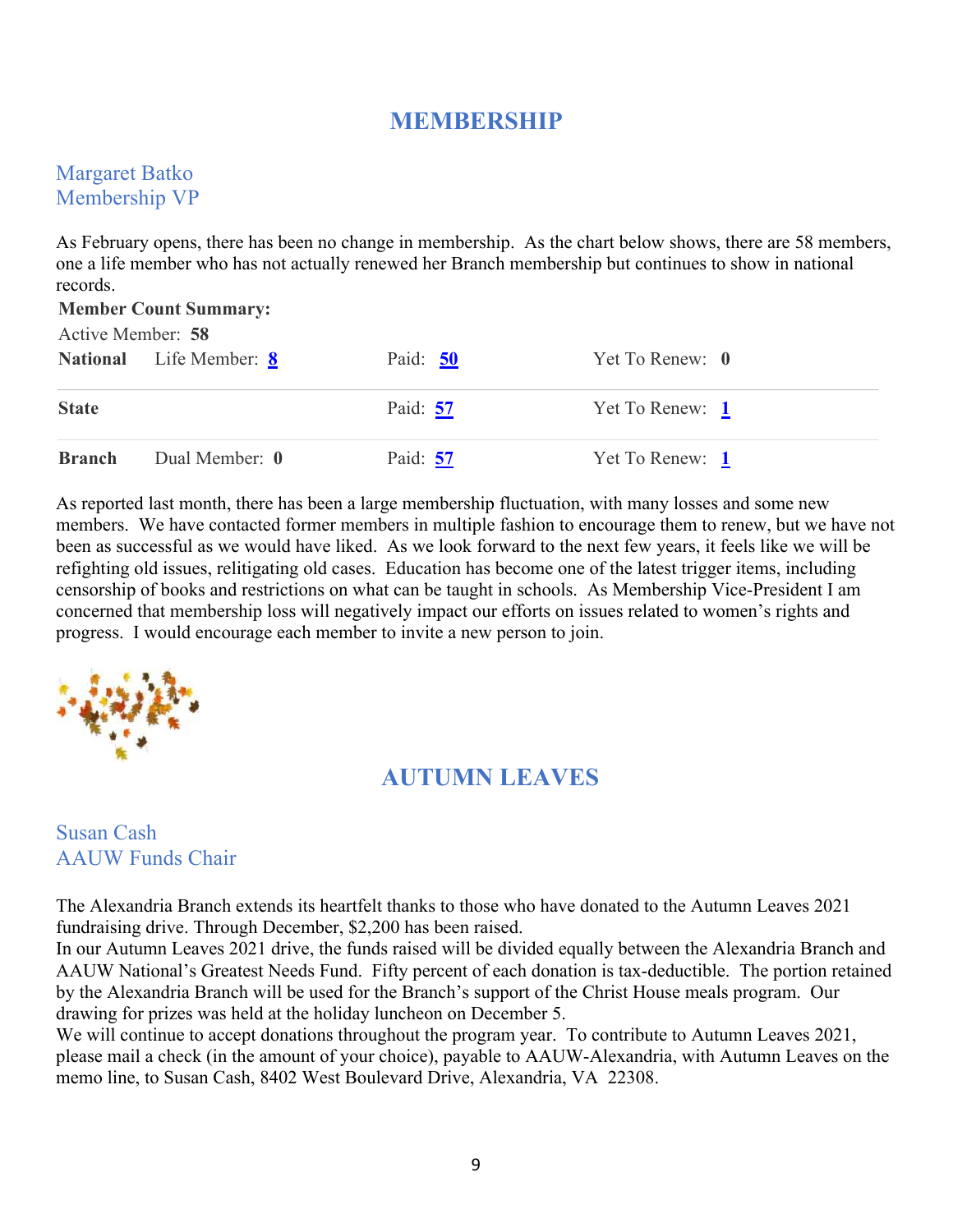# **BRANCH ACTIVITIES**



# **MYSTERY BOOK DISCUSSION GROUP**

### Susan Werner

The Mystery Book Discussion Group will meet on February 22, 2022, at 7PM. Our February mystery is The Thursday Murder Club by Richard Osman. We will continue to meet via Zoom due to COVID and cold weather. All Branch members are welcome. If you have questions about the Mystery Book Discussion Group or suggestions for future mysteries, please contact Susan Werner: [susan.werner1@verizon.net.](mailto:susan.werner1@verizon.net)



# **FRANCOPHILE GROUP**

Susan Cash

Our next meeting is planned for Saturday, March 12 at 3 p.m, via Zoom. Our topic will be the book *A Man in France* by Philip Ogley. We will also share impressions of exhibitions at the Museum of Fine Arts, Boston (*Monet in Boston*) and the Virginia Museum of Fine Arts (*Man Ray: The Paris Years*). Join Zoom Meeting: https://us02web.zoom.us/j/83697404950?pwd=eWExZDVsaWlwYkthTWZHNHljeFQvZz09

Meeting ID: 836 9740 4950, Passcode: 439933 One tap mobile: +13017158592,,83697404950#,,,,\*439933# US

Please join us. For more information I can be reached at  $703/587-4790$ , scash $5558@g$  mail.com.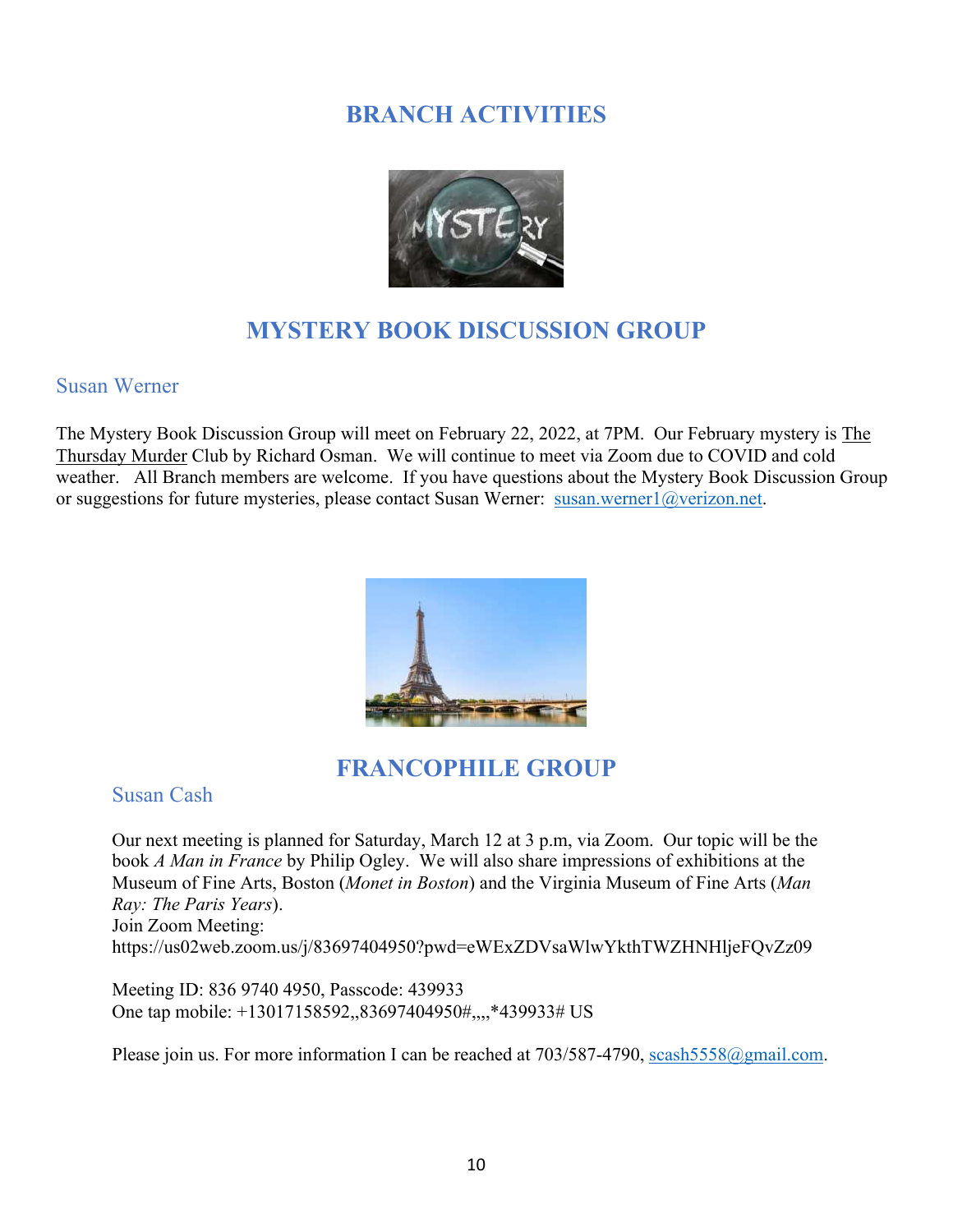

# Lynn O'Connell

### OUR FIRST IN-PERSON MEETING IN FOREVER!

Sunday, Feb 27, 7 pm – US Foreign Policy Challenges

Speaker: John Allen [\(https://www.brookings.edu/experts/john-r-allen/](https://www.brookings.edu/experts/john-r-allen/)), President of the Brookings Institution. Previously, he was a Marine General with commands in Afghanistan and Iraq, and then served as President Obama's Special Envoy to the Coalition Against ISIS. Location: Aldersgate United Methodist Church, 1301 Collingwood Road, Alexandria, VA 22308

Email Lynn at <u>lynnoconnellva@gmail.com</u> with questions.

### **Anyone Else Interested in a Book?**

Below is a list of those who have pre-ordered a book. Please let Lynn  $(lynnoconnellva@gmail.com)$  $(lynnoconnellva@gmail.com)$  know, and she can add you to an order that Aldersgate's Great Decision group is preparing to submit for additional books.

Lane Stone Diane Schrier Margaret Batko Sylvia Linke Lynn O'Connell Susan Werner Ruth Bennett Patty Steelman

Peter Kent Gail Kalin Ross Paul (via Gail) Danielle Beach Priscilla Wiener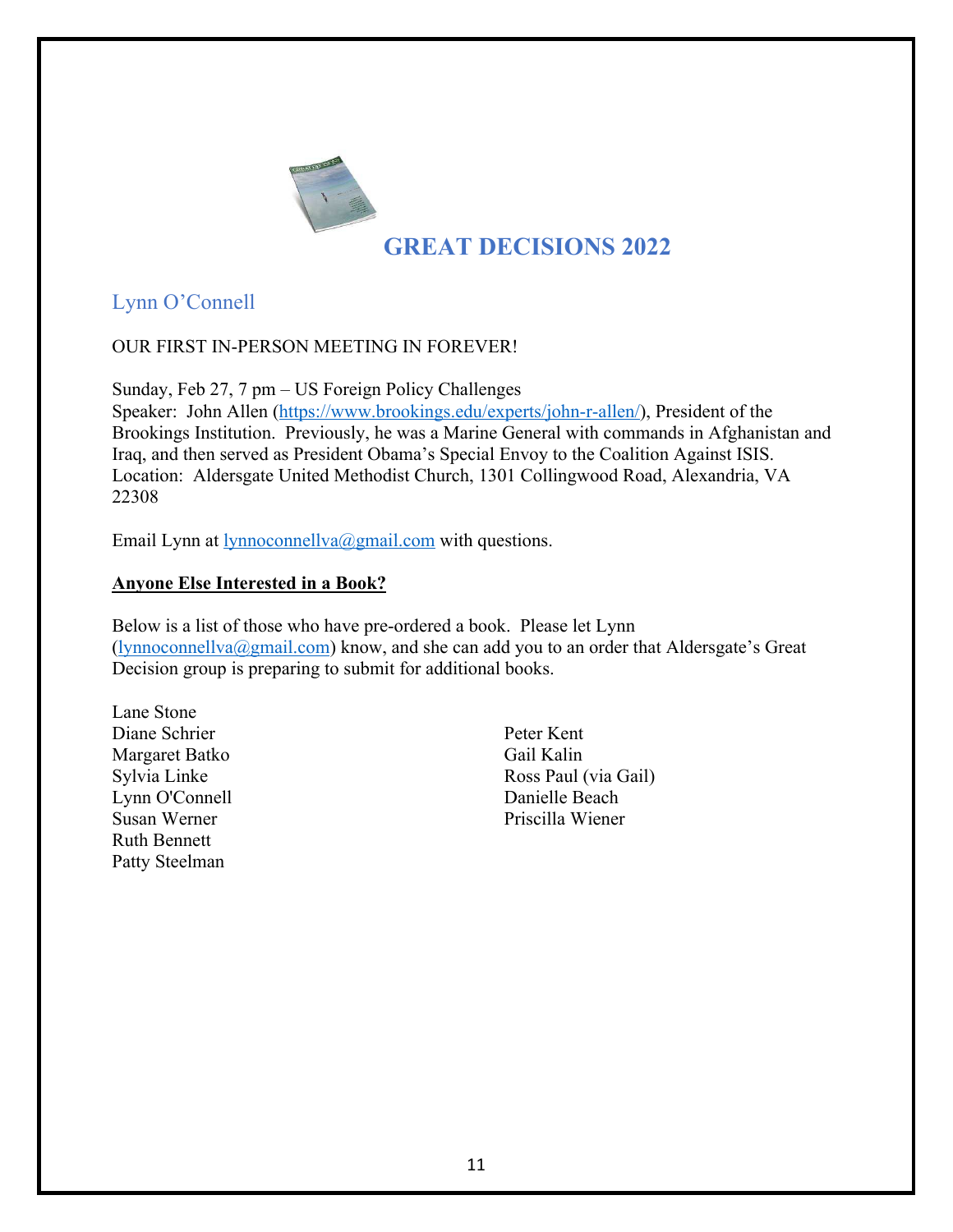

# **DIVERSITY BOOK GROUP**

## Bonnie Hershberg

A Well-Received "American" Novel

An American Marriage is at once a compelling love story and a well-crafted commentary on the times in which we live. Burdened by the history of racial discrimination, the three main characters circle around the present and future while struggling with forces out of their control. Over a dozen members of the Diversity Book Group participated in a discussion of Tayari Jones' fourth novel, everyone liked the book. Lane Stone, who served as our volunteer facilitator this month, started the meeting by asking each participant if the book made them cry or swear. Many responded that the novel evoked a variety of emotions, including among them deep-felt sadness and anger. All also agreed that the main characters were well drawn and that they evolved and grew in different ways over time. Many of the discussants said they were drawn to one or another at various times in the narrative, as the narrator changed with each chapter sharing his or her particular point of view. An American Marriage (2018) is the most recent work of a deservedly celebrated author; her others are also novels—Silver Sparrow (2011), The Untelling (2005), and Leaving Atlanta (2002).

The Diversity Book Group will meet virtually on Monday, February 14, from 7-8:30 pm to discuss The Distance Between Us by Reyna Grande. All are welcome. If you'd like to join us, please email me at [hersh3b@gmail.com.](mailto:hersh3b@gmail.com)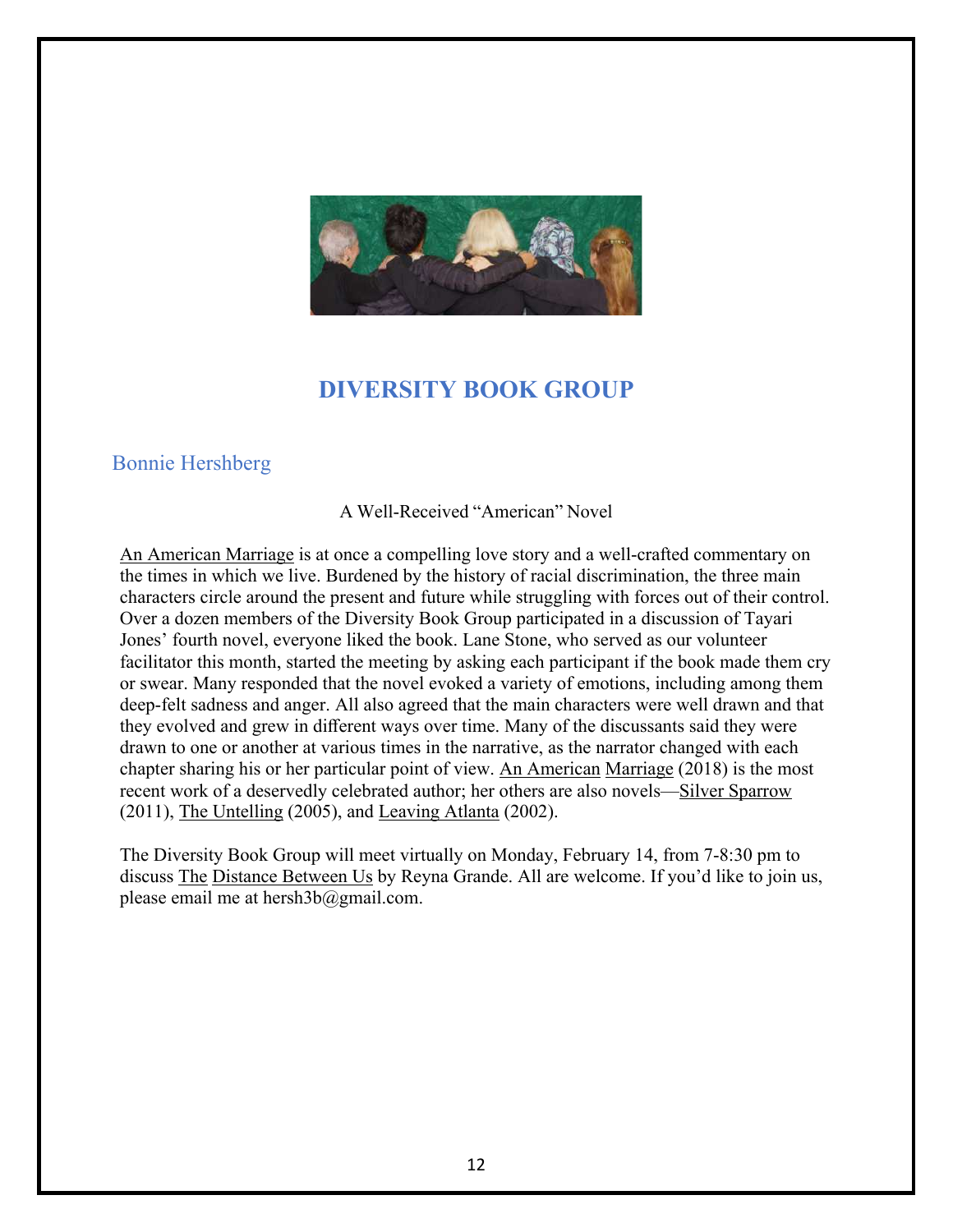# **KVELLS AND KUDOS**

CONGRATULATIONS TO MONIQUE MILES. We're sorry to see her move to Richmond but so happy that she will be Virginia's new Deputy Attorney General of the Government Operations & Transactions Division role. She will oversee 9 secretariats, including more than 150 agencies, departments, authorities, boards, and commissions: Agriculture & Forestry, Administration, Commerce & Trade, Finance, Labor, Natural and Historic Resources, Transportation, Veterans & Defense Affairs, and Independent Agencies.



Our membership VP and resident artist, MARGARET BATKO, created this jewel of a hat –

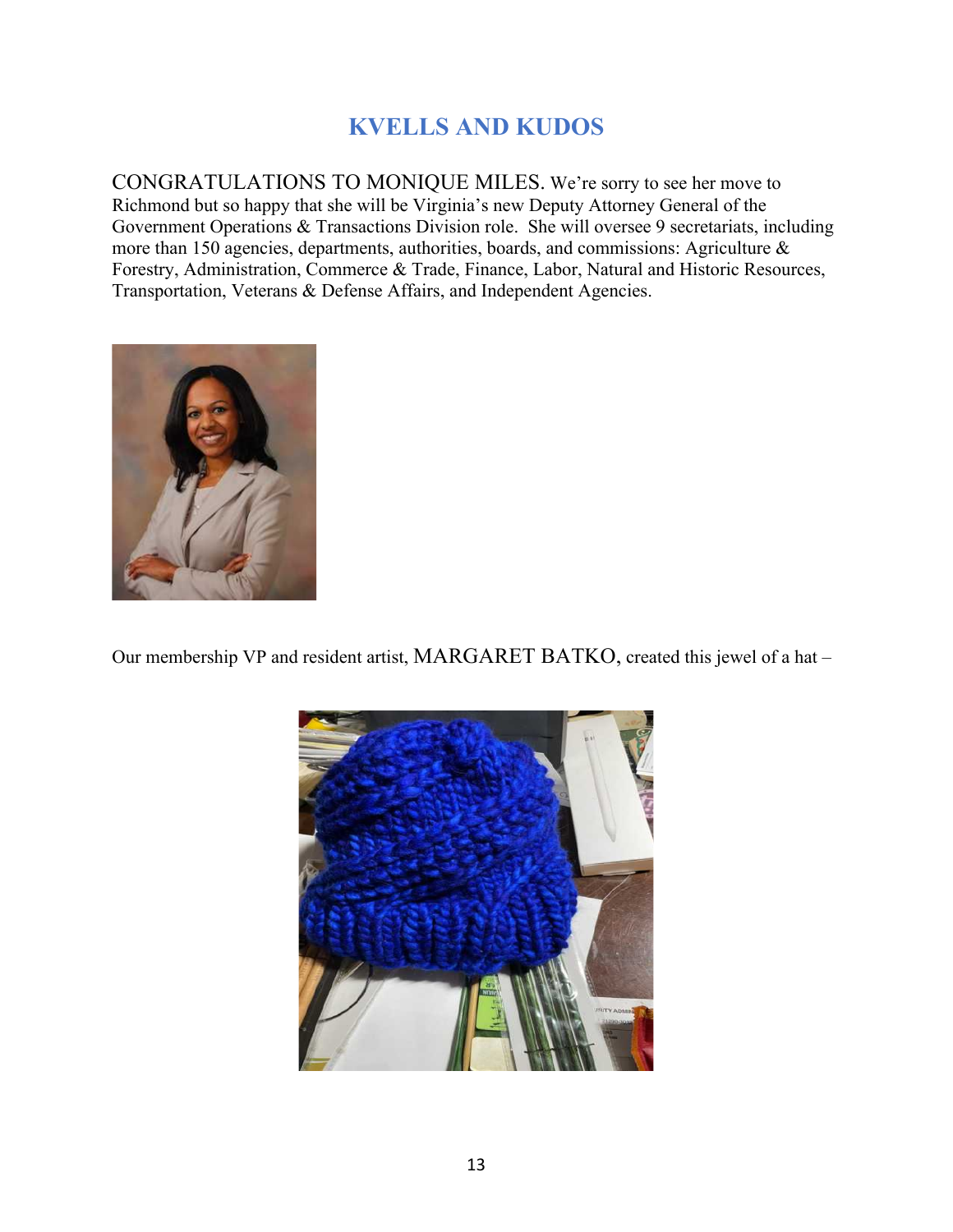## **An invitation from the Southwest District -**

## **Southwest District Meeting Saturday, February 12th, 2022 2:30 – 4:00 PM**







# Join your Southwest sisters and others for an informative and enjoyable program to meet our **AAUW–VA President Nominee for 2022-2024**

**Lane Stone**

This will be a Zoom event so no need to travel. Lane is an active and contributing member of her Alexandria Branch, serving as past Co-President and current newsletter editor. Also she was a former College/University Chair for AAUW VA.

She is a prolific writer and published author of several mystery novels.

Check out her website for a preview:

#### **[www.LaneStoneBooks.com](http://www.lanestonebooks.com/)**

Join Zoom Meeting <https://us02web.zoom.us/j/86213742771?pwd=VEJQWXZhakdGKzNrZEdnd0NqK2hFQT09>

Meeting ID: 862 1374 2771 Passcode: 260091 One tap mobile +13017158592,,86213742771#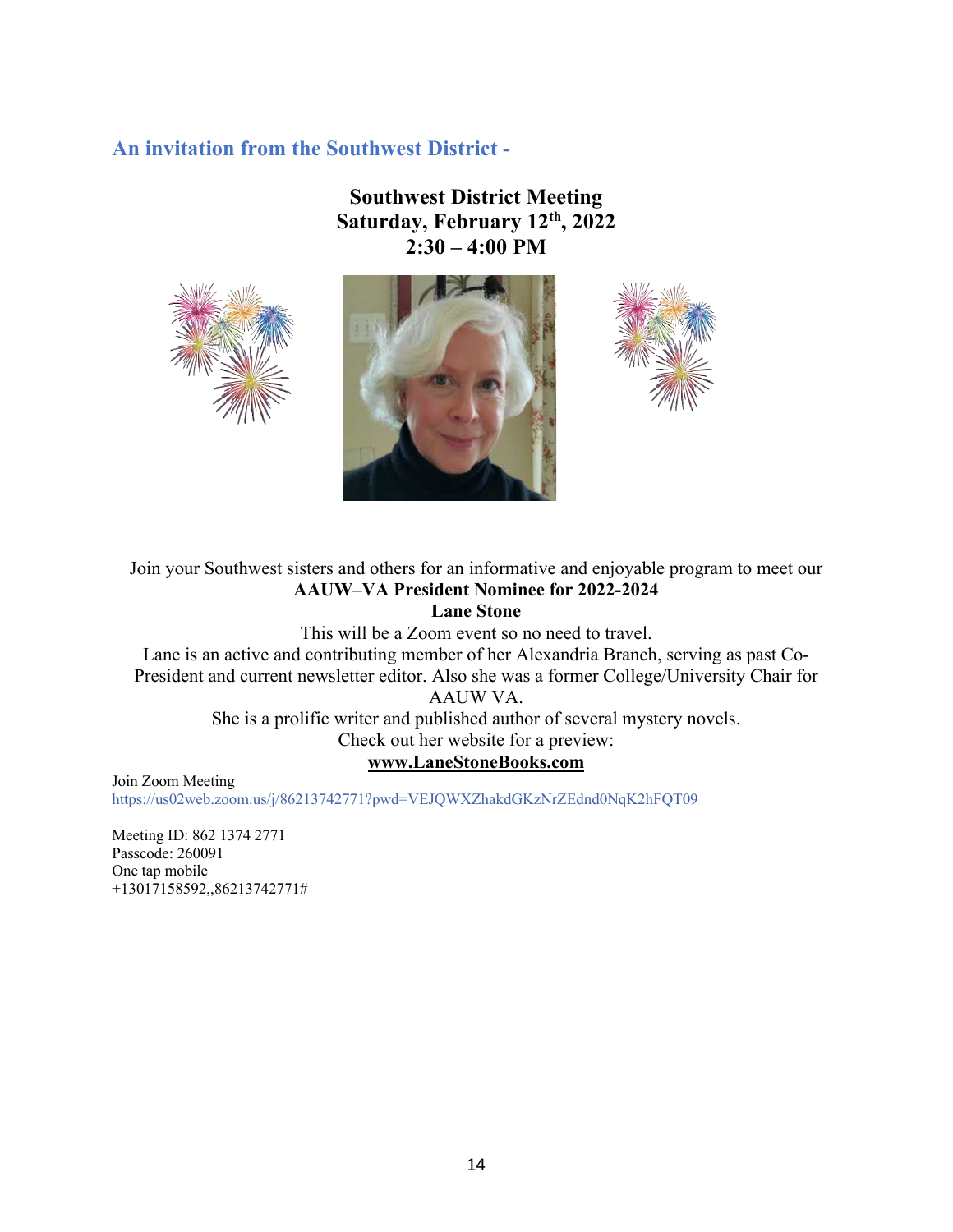### **Mt. Vernon AAUW Presents**

Saturday, February 12, 10:30 am

Via Zoom Click Here to [Register](https://librarycalendar.fairfaxcounty.gov/event/8504791)



#### **Lisa Gruenberg**

**Author of**

#### **My City of Dreams**

A Ho ocaust tale, but also very much the modern-day story of the relationship between a daughter and her father, about how trauma travelsdown through the generations, and how we find meaning in our lives.

Born in Ottawa, Canada and raised in Syracuse, NY, Lisa is a physician, medical educator, and writer. She began writing in 2004, when her father, a Viennese Holocaust survivor, began havingnightmares and flashbacks about his past and about his sister, Mia, who disappeared into Germany in 1941 when she was just fifteen years old. In 2005, Lisa traveled to Vienna, Austria and Germany to trace the fates of Mia, her extended family, friends and neighbors. She wove their stories together, linking them with photographs, archival documents, family letters, diaries, her

father's writing, his genealogy research, and the joyful tales he told her long ago.

### **HOW TO OBTAIN THE BOOK**

**My City of Dreams** can be purchased in hardcover on Amazon and is available on Kindle and Audible. It willbe available in the Fairfax County Library by mid February.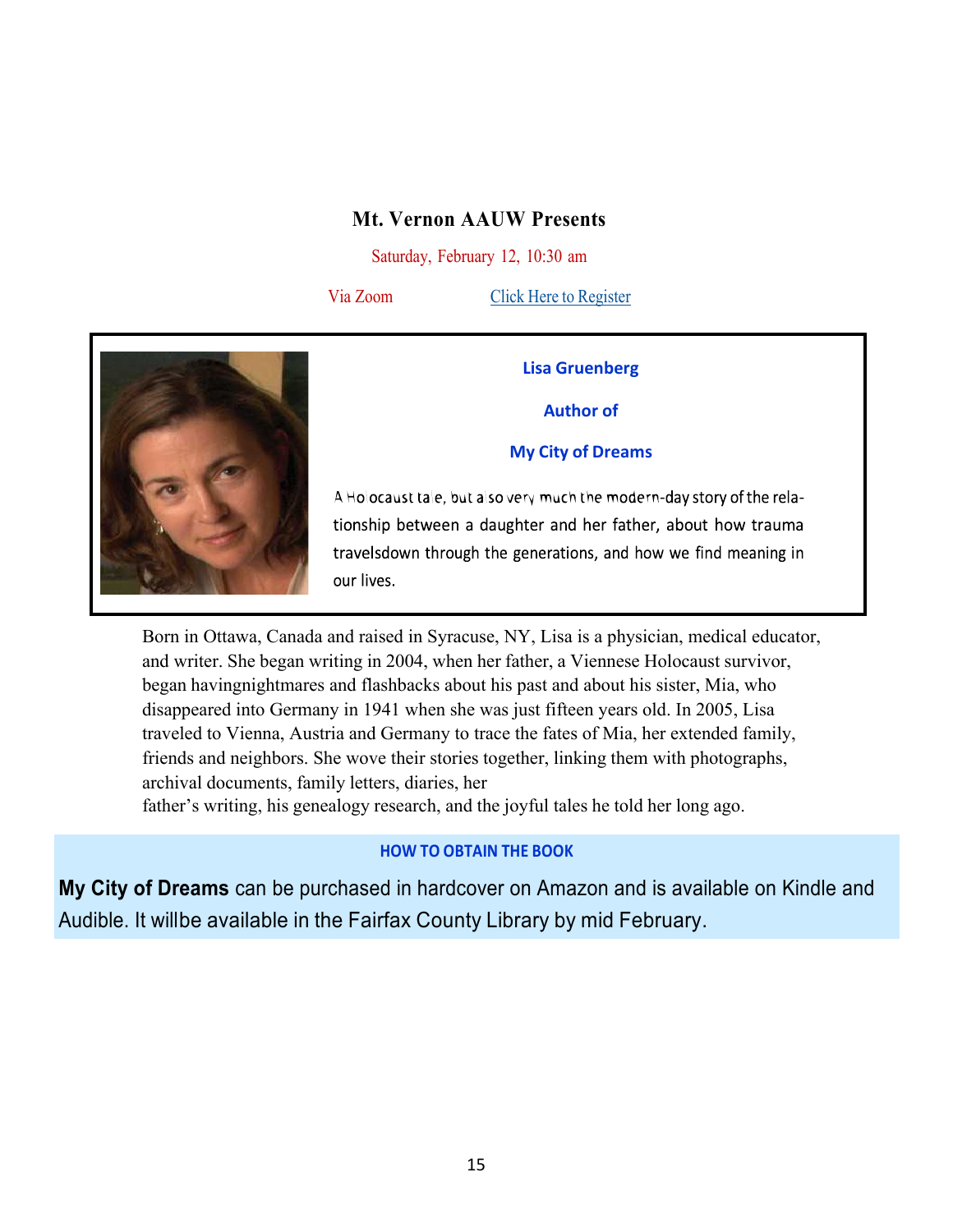# **FROM AAUW-NATIONAL**

Did you know that, as an AAUW member, you have the right to comment on any proposed changes to our organization's bylaws before they are put up for a member vote? As we prepare for AAUW's national election in the spring, now is the time to share your thoughts! **The comment period is open, and we invite members to weigh in through February 2, 2022, at 5 p.m. ET.**

The changes recommended by the AAUW Board of Directors and AAUW Governance Committee this year would streamline two important organizational functions: nominations for the board and timing for those eligible to vote in AAUW elections.

To learn more about the proposed changes and submit your feedback, please visit the [election](https://click.everyaction.com/k/40797701/325998156/-1079078354?nvep=ew0KICAiVGVuYW50VXJpIjogIm5ncHZhbjovL3Zhbi9FQS9FQTAwNS8xLzc2OTU1IiwNCiAgIkRpc3RyaWJ1dGlvblVuaXF1ZUlkIjogIjMwN2FmZWFmLTc3NzgtZWMxMS05NGY2LWM4OTY2NTBkNDQ0MiIsDQogICJFbWFpbEFkZHJlc3MiOiAiTGFuZUxhcnJ5RENAY29tY2FzdC5uZXQiDQp9&hmac=vZJqKKu0uZKy5OW0Fx-GR-qJi8GKdT5aonbWGGTGbF8=&emci=c749bd44-b374-ec11-94f6-c896650d4442&emdi=307afeaf-7778-ec11-94f6-c896650d4442&ceid=931465) page on [the AAUW website](https://click.everyaction.com/k/40797701/325998156/-1079078354?nvep=ew0KICAiVGVuYW50VXJpIjogIm5ncHZhbjovL3Zhbi9FQS9FQTAwNS8xLzc2OTU1IiwNCiAgIkRpc3RyaWJ1dGlvblVuaXF1ZUlkIjogIjMwN2FmZWFmLTc3NzgtZWMxMS05NGY2LWM4OTY2NTBkNDQ0MiIsDQogICJFbWFpbEFkZHJlc3MiOiAiTGFuZUxhcnJ5RENAY29tY2FzdC5uZXQiDQp9&hmac=vZJqKKu0uZKy5OW0Fx-GR-qJi8GKdT5aonbWGGTGbF8=&emci=c749bd44-b374-ec11-94f6-c896650d4442&emdi=307afeaf-7778-ec11-94f6-c896650d4442&ceid=931465).

We encourage your participation and look forward to hearing your thoughts.

Best regards,



Julia T. Brown, Esq. Board Chair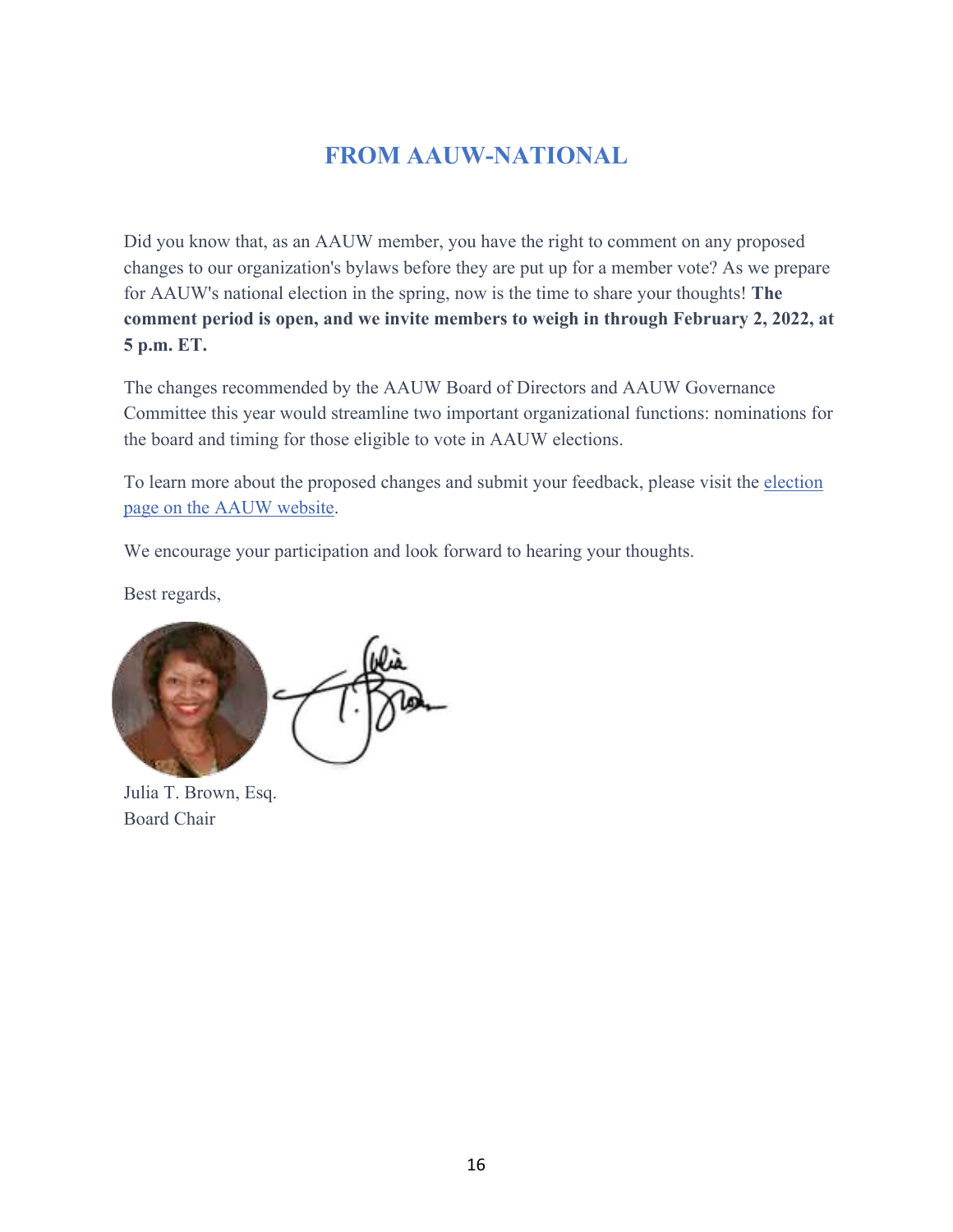

# **FROM AAUW – VA**

**AAUW-Virginia's DE&I** zoom meeting was held on Saturday, Jan. 22. One important statement made was that you should look at people with different opinions with wonder and find out why they feel that way. This is more effective than dismissing their ideas. Here's a link: <https://youtu.be/lHYFDV2XYRc>.